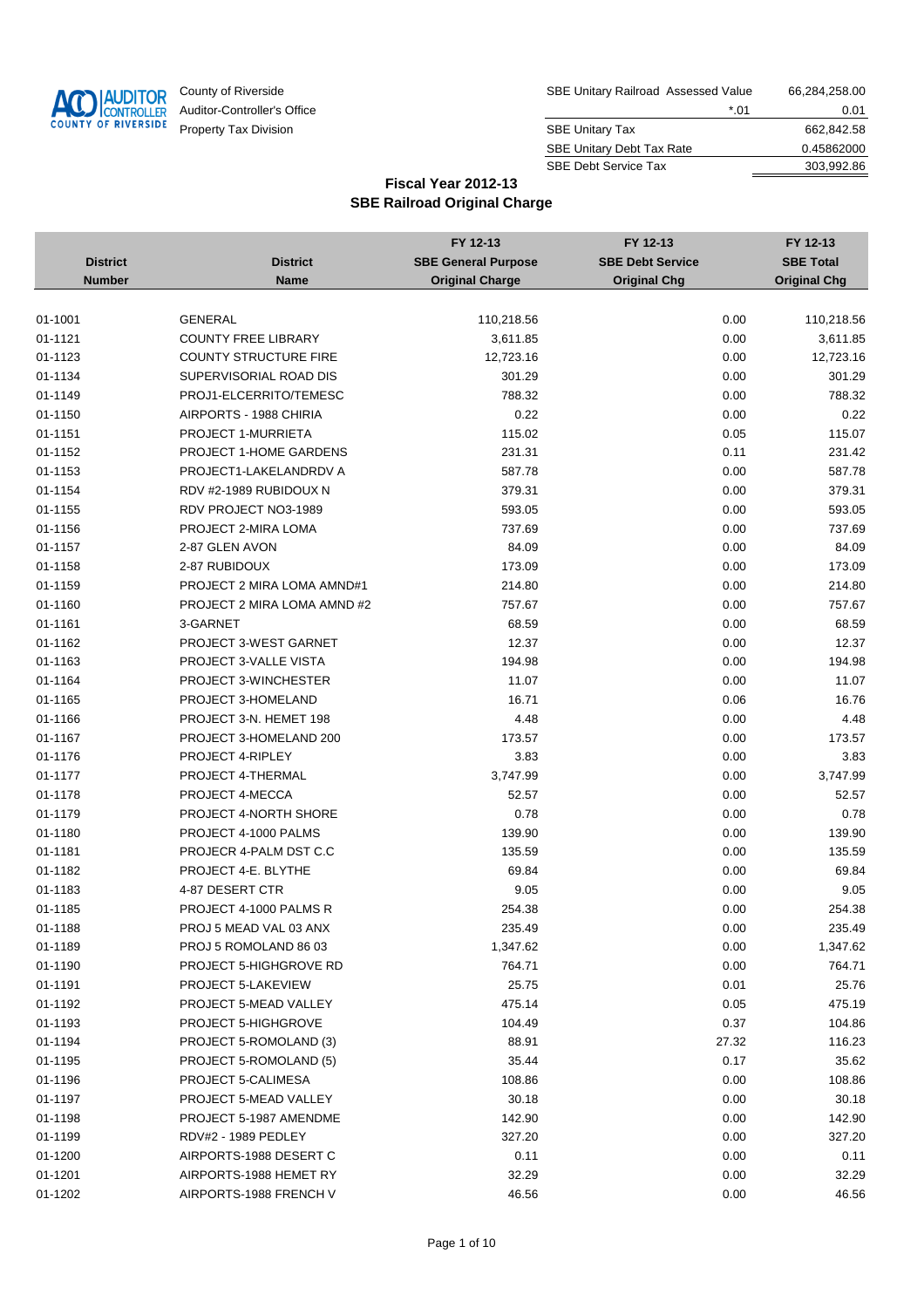

| County of Riverside         | SBE Unitary Railroad Assessed Value | 66,284,258.00 |
|-----------------------------|-------------------------------------|---------------|
| Auditor-Controller's Office | *.01                                | 0.01          |
| Property Tax Division       | <b>SBE Unitary Tax</b>              | 662.842.58    |
|                             | <b>SBE Unitary Debt Tax Rate</b>    | 0.45862000    |
|                             | <b>SBE Debt Service Tax</b>         | 303.992.86    |

|                 |                                                | FY 12-13                   | FY 12-13                | FY 12-13            |
|-----------------|------------------------------------------------|----------------------------|-------------------------|---------------------|
| <b>District</b> | <b>District</b>                                | <b>SBE General Purpose</b> | <b>SBE Debt Service</b> | <b>SBE Total</b>    |
| <b>Number</b>   | <b>Name</b>                                    | <b>Original Charge</b>     | <b>Original Chg</b>     | <b>Original Chg</b> |
|                 |                                                |                            |                         |                     |
| 01-1203         | AIRPORTS-1988 BLYTHE                           | 15.99                      | 0.00                    | 15.99               |
| 01-1204         | AIRPORTS 1988 FLABOB                           | 9.29                       | 0.00                    | 9.29                |
| 01-1205         | Lakeview/Nuevo I-215 AMDIA                     | 47.96                      | 0.00                    | 47.96               |
| 01-1206         | SUN CITY/QUAIL VL AB1290                       | 115.73                     | 0.00                    | 115.73              |
| 01-1300         | JURUPA VALLEY RDV AMEN                         | 3,811.54                   | 0.00                    | 3,811.54            |
| 02-2000         | MARCH AIR BASE RDV PRO                         | 1,106.91                   | 0.00                    | 1,106.91            |
| 02-2051         | CITY OF BANNING DEBT S                         | 1,269.73                   | 0.00                    | 1,269.73            |
| 02-2057         | <b>BANNING DOWNTOWN RDV</b>                    | 27.70                      | 39.32                   | 67.02               |
| 02-2058         | <b>BANNING DOWNTOWN RDV 79</b>                 | 33.34                      | 0.67                    | 34.01               |
| 02-2059         | BANNING DOWNTONW RDV 80                        | 204.76                     | 7.74                    | 212.49              |
| 02-2060         | <b>BANNING MIDWAY RDV</b>                      | 99.94                      | 0.00                    | 99.94               |
| 02-2061         | BANNING DOWN/MID 03 AN                         | 390.49                     | 0.00                    | 390.49              |
| 02-2102         | CITY OF BEAUMONT ANX                           | 1,490.55                   | 0.00                    | 1,490.55            |
| 02-2103         | <b>BEAUMONT RDV PROJ</b>                       | 672.61                     | 0.00                    | 672.61              |
| 02-2152         | CITY OF BLYTHE ANX                             | 468.10                     | 0.00                    | 468.10              |
| 02-2153         | BLYTHE RDV #1                                  | 124.62                     | 0.00                    | 124.62              |
| 02-2154         | BLYTHE RDV AMND #1                             | 143.27                     | 0.00                    | 143.27              |
| 02-2155         | BLYTHE RDV AMND #2 AB1                         | 46.69                      | 0.00                    | 46.69               |
| 02-2156         | BLYTHE PROJ1 AMEND 3 R                         | 130.81                     | 0.00                    | 130.81              |
| 02-2157         | BLYTHE PROJ NO 1 03 AN                         | 461.25                     | 0.00                    | 461.25              |
| 02-2170         | <b>CITY OF CALIMESA</b>                        | 221.18                     | 0.00                    | 221.18              |
| 02-2172         | CALIMESA RDV PROJ 1                            | 37.25                      | 0.00                    | 37.25               |
| 02-2173         | <b>CALIMESA CITY FIRE</b>                      | 177.05                     | 0.00                    | 177.05              |
| 02-2190         | <b>CITY OF CANYON LAKE</b>                     | 262.03                     | 0.00                    | 262.03              |
| 02-2191         | CITY OF CANYON LAKE FIRE                       | 120.89                     | 0.00                    | 120.89              |
| 02-2224         | CATHEDRAL CITY FIRE                            | 180.95                     | 0.00                    | 180.95              |
| 02-2225         | CITY OF CATHEDRAL CITY                         | 889.30                     | 0.00                    | 889.30              |
| 02-2226         | CATHEDRAL CITY RDV                             | 335.75                     | 3.71                    | 339.46              |
| 02-2227         | CATHEDRAL CITY RDV #2                          | 1,110.99                   | 0.00                    | 1,110.99            |
|                 |                                                |                            |                         |                     |
| 02-2229         | CATHEDRAL CITY RDV #3<br>CITY OF COACHELLA ANX | 5,192.81                   | 84.51                   | 5,277.32            |
| 02-2252         |                                                | 1,033.79                   | 0.00                    | 1,033.79            |
| 02-2253         | COACHELLA RDV PROJ 1                           | 149.32                     | 0.00                    | 149.32              |
| 02-2254         | COACHELLA RDV PROJ 2                           | 254.71                     | 0.00                    | 254.71              |
| 02-2255         | COACHELLA RDV PROJ 2-85                        | 11.75                      | 0.00                    | 11.75               |
| 02-2256         | COACHELLA RDV PROJ 3                           | 352.40                     | 0.00                    | 352.40              |
| 02-2257         | COACHELLA RDV PROJ 4                           | 785.39                     | 0.00                    | 785.39              |
| 02-2297         | CORONA TEMESCAL CYN R                          | 614.61                     | 0.00                    | 614.61              |
| 02-2300         | CORONA DOWNTOWN RDV AB                         | 411.13                     | 0.00                    | 411.13              |
| 02-2301         | CITY OF CORONA DEBT SE                         | 12,389.39                  | 0.00                    | 12,389.39           |
| 02-2302         | CORONA DOWNTOWN RENEWA                         | 45.62                      | 0.36                    | 45.98               |
| 02-2304         | <b>CORONA REDEV PROJECT A</b>                  | 2,389.14                   | 4.93                    | 2,394.07            |
| 02-2308         | CORONA RDV PROJ A-85AN                         | 251.12                     | 0.10                    | 251.23              |
| 02-2309         | CORONA RDV PROJ A-AMD                          | 529.86                     | 0.00                    | 529.86              |
| 02-2310         | CORONA MAIN ST SO. RDV                         | 189.83                     | 0.00                    | 189.83              |
| 02-2318         | CORONA RDV PROJ A-AMEN                         | 454.48                     | 0.00                    | 454.48              |
| 02-2321         | CITY OF DESERT HOT SPR                         | 497.06                     | 0.00                    | 497.06              |
| 02-2323         | DESERT HOT SPGS RDV 1                          | 390.51                     | 44.06                   | 434.57              |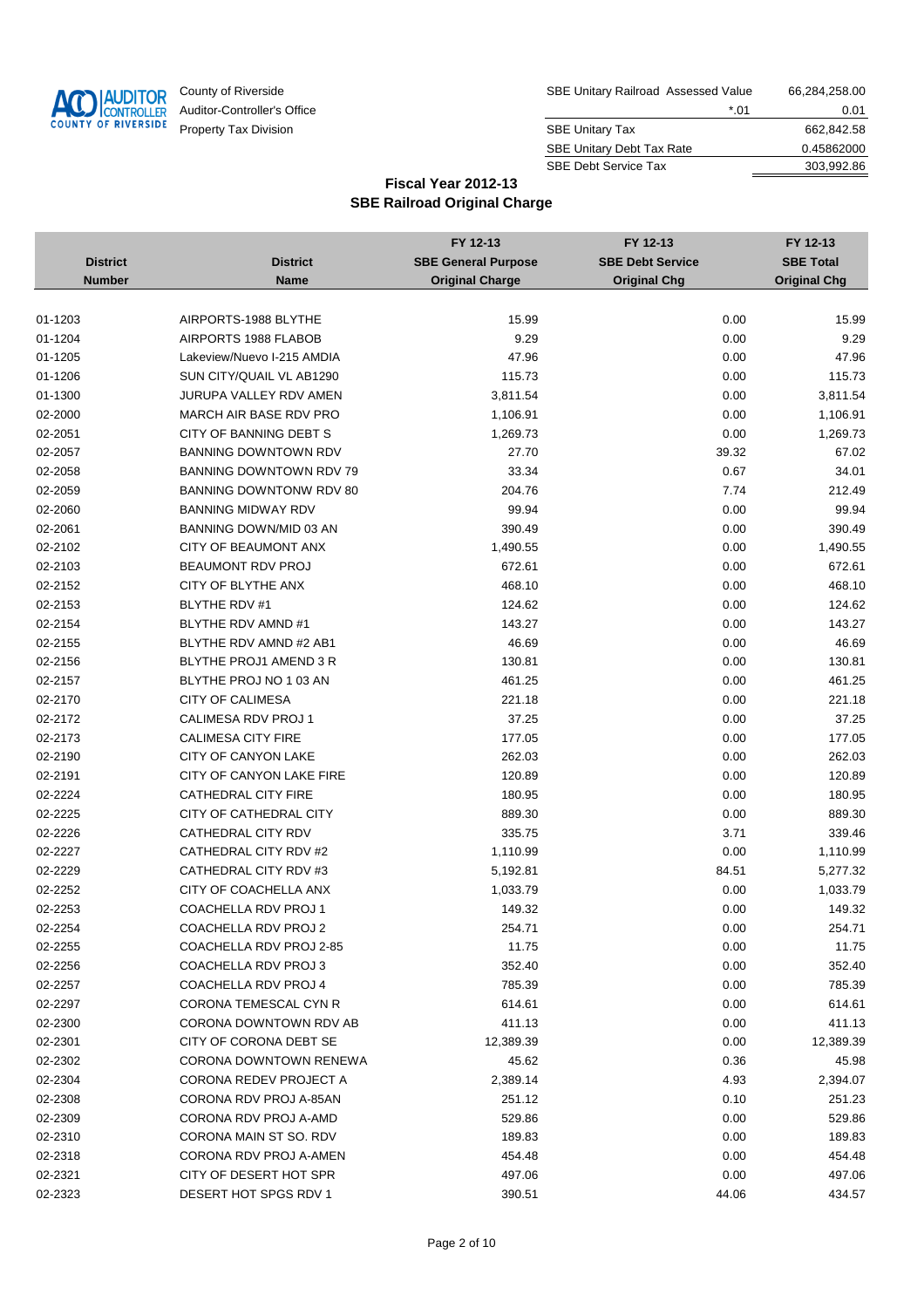

| County of Riverside         | SBE Unitary Railroad Assessed Value | 66,284,258.00 |
|-----------------------------|-------------------------------------|---------------|
| Auditor-Controller's Office | *.01                                | 0.01          |
| Property Tax Division       | <b>SBE Unitary Tax</b>              | 662.842.58    |
|                             | <b>SBE Unitary Debt Tax Rate</b>    | 0.45862000    |
|                             | <b>SBE Debt Service Tax</b>         | 303.992.86    |

|                 |                                | FY 12-13                   | FY 12-13                | FY 12-13            |
|-----------------|--------------------------------|----------------------------|-------------------------|---------------------|
| <b>District</b> | <b>District</b>                | <b>SBE General Purpose</b> | <b>SBE Debt Service</b> | <b>SBE Total</b>    |
| <b>Number</b>   | <b>Name</b>                    | <b>Original Charge</b>     | <b>Original Chg</b>     | <b>Original Chg</b> |
|                 |                                |                            |                         |                     |
| 02-2327         | DESERT HOT SPGS RDV 2          | 161.49                     | 1.85                    | 163.34              |
| 02-2328         | DHS #1&2 RDV 98 ANX AB         | 543.07                     | 0.00                    | 543.07              |
| 02-2352         | CITY OF LAKE ELSINORE          | 1,073.60                   | 0.00                    | 1,073.60            |
| 02-2353         | RANCHO LAGUNA RDV 1            | 1,305.13                   | 4.06                    | 1,309.20            |
| 02-2354         | RANCHO LAGUNA RDV 2            | 1,991.45                   | 1.27                    | 1,992.73            |
| 02-2355         | RANCHO LAGUNA RDV 3            | 564.96                     | 0.00                    | 564.96              |
| 02-2374         | LA QUINTA NO-LOW               | 719.03                     | 0.00                    | 719.03              |
| 02-2375         | CITY OF LA QUINTA              | 1,008.46                   | 0.00                    | 1,008.46            |
| 02-2376         | CITY OF LA QUINTA RDV          | 8,918.64                   | 0.00                    | 8,918.64            |
| 02-2378         | LA QUINTA PROJECT #2           | 4,852.69                   | 0.00                    | 4,852.69            |
| 02-2405         | HEMET REDEVELOPMENT AG         | 1,555.08                   | 22.33                   | 1,577.41            |
| 02-2407         | CITY OF HEMET BASIC AR         | 2,643.69                   | 0.00                    | 2,643.69            |
| 02-2412         | HEMET FARMERS FAIR RDV         | 52.81                      | 0.00                    | 52.81               |
| 02-2413         | HEMET WESTON PARK RDV          | 63.78                      | 0.00                    | 63.78               |
| 02-2414         | HEMET DOWNTOWN RDV             | 41.76                      | 0.00                    | 41.76               |
| 02-2415         | COMBINED COMMERCIAL RD         | 386.36                     | 0.00                    | 386.36              |
| 02-2425         | CONSOL. WHITEWATER RDV         | 6,847.19                   | 0.00                    | 6,847.19            |
| 02-2441         | <b>CITY OF INDIAN WELLS</b>    | 216.43                     | 0.00                    | 216.43              |
| 02-2448         | <b>INDIAN WELLS NO-LOW</b>     | 240.79                     | 0.00                    | 240.79              |
| 02-2451         | CITY OF INDIO DEBT SER         | 3,491.40                   | 0.00                    | 3,491.40            |
| 02-2452         | INDIO CENTRE RENEWAL P         | 23.87                      | 0.00                    | 23.87               |
| 02-2453         | INDIO CENTRE RENEWAL P 83      | 403.57                     | 0.00                    | 403.57              |
| 02-2454         | DATE CAPITAL PROJ              | 935.19                     | 0.00                    | 935.19              |
| 02-2463         | <b>INDIO MERGER RDV PROJ</b>   | 865.70                     | 0.00                    | 865.70              |
| 02-2490         | <b>CITY OF MORENO VALLEY</b>   | 3,558.97                   | 0.00                    | 3,558.97            |
| 02-2492         | MORENO VALLEY RDV              | 3,800.09                   | 0.00                    | 3,800.09            |
| 02-2493         | <b>MORENO VALLEY FIRE</b>      | 946.05                     | 0.00                    | 946.05              |
| 02-2494         | CITY OF MORENO VL LIBRARY      | 262.65                     | 0.00                    | 262.65              |
| 02-2495         | <b>CITY OF MURRIETA</b>        | 2,287.31                   | 0.00                    | 2,287.31            |
| 02-2498         | <b>CITY OF MURRIETA LIBRA</b>  | 266.47                     | 0.00                    | 266.47              |
| 02-2499         | MURRIETA RDV P AB1290          | 1,332.90                   | 0.00                    | 1,332.90            |
| 02-2500         | MURRIETA RDV 2006 AMEND AB1290 | 285.60                     | 0.00                    | 285.60              |
| 02-2501         | CITY OF NORCO                  | 613.09                     | 0.00                    | 613.09              |
| 02-2505         | NORCO REDV PROJ 1              | 467.14                     | 0.44                    | 467.58              |
| 02-2506         | NORCO REDV 84 ANX              | 2,210.01                   | 6.33                    | 2,216.34            |
| 02-2507         | NORCO RDV AMEND 3              | 45.35                      | 0.00                    | 45.35               |
| 02-2580         | CITY OF PALM DESERT            | 1,137.91                   | 0.00                    | 1,137.91            |
| 02-2582         | PALM DESERT REDVEV PROJ 1      | 1,815.94                   | 0.00                    | 1,815.94            |
| 02-2583         | PALM DESERT REDV 82 AN         | 7,768.44                   | 0.00                    | 7,768.44            |
| 02-2584         | PALM DESERT RDV 2              | 3,193.76                   | 0.00                    | 3,193.76            |
| 02-2586         | PALM DESERT RDV 3              | 833.28                     | 0.00                    | 833.28              |
| 02-2587         | PALM DESERT RDV 4              | 2,429.90                   | 0.00                    | 2,429.90            |
| 02-2590         | PALM DESERT NO-LOW             | 405.37                     | 0.00                    | 405.37              |
| 02-2601         | CITY OF PALM SPRINGS D         | 4,373.40                   | 0.00                    | 4,373.40            |
| 02-2607         | PALM SPRGS CENT BUS REDEV PROJ | 347.84                     | 0.00                    | 347.84              |
| 02-2608         | CITY OF PALM SPGS TAQ-AND RDV  | 241.18                     | 3.58                    | 244.77              |
| 02-2613         | OASIS RDV PROJECT              | 74.22                      | 0.00                    | 74.22               |
|                 |                                |                            |                         |                     |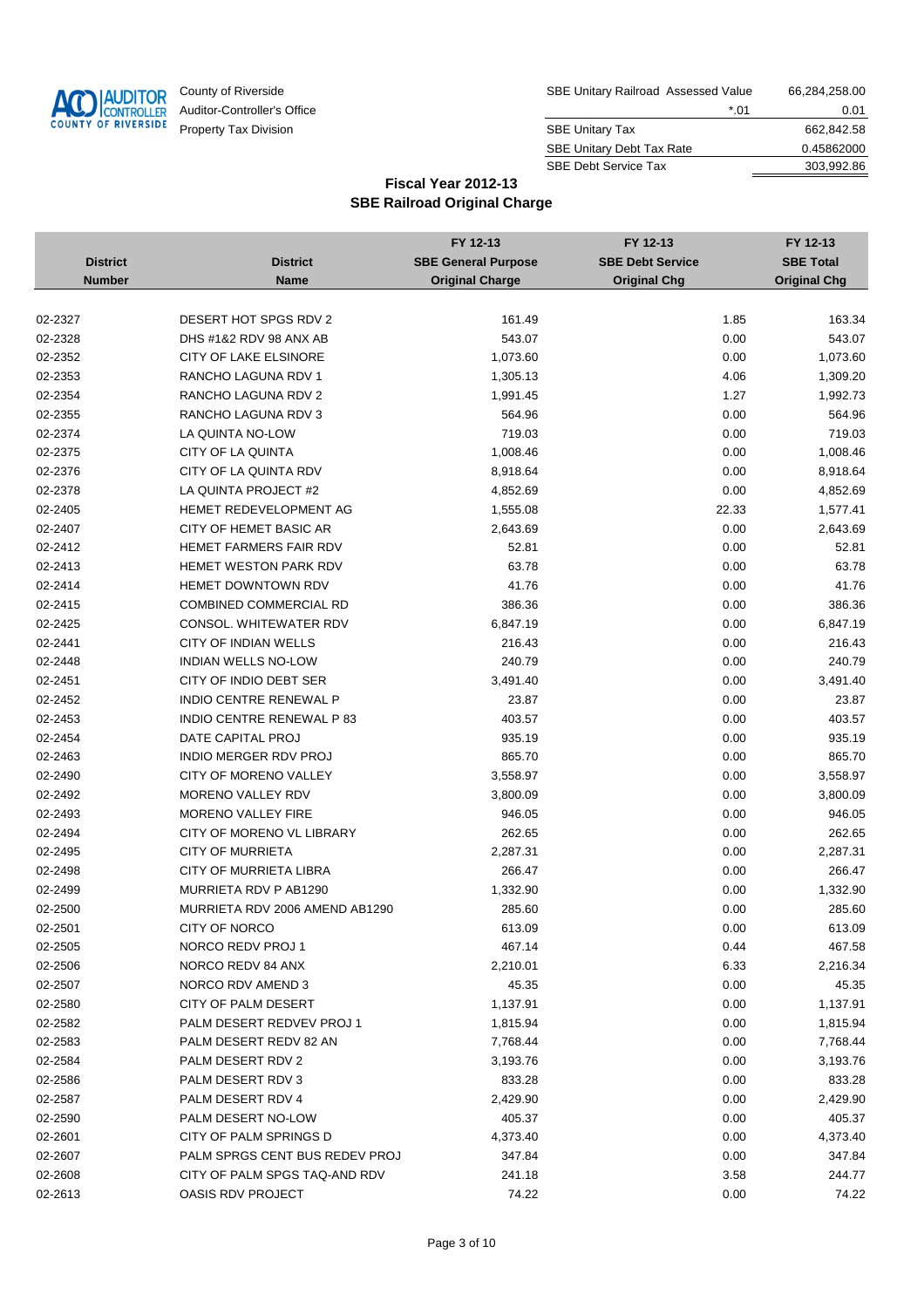

| County of Riverside         | SBE Unitary Railroad Assessed Value | 66,284,258.00 |
|-----------------------------|-------------------------------------|---------------|
| Auditor-Controller's Office | *.01                                | 0.01          |
| Property Tax Division       | <b>SBE Unitary Tax</b>              | 662,842.58    |
|                             | <b>SBE Unitary Debt Tax Rate</b>    | 0.45862000    |
|                             | <b>SBE Debt Service Tax</b>         | 303.992.86    |

|                 |                                  | FY 12-13                   | FY 12-13                | FY 12-13            |
|-----------------|----------------------------------|----------------------------|-------------------------|---------------------|
| <b>District</b> | <b>District</b>                  | <b>SBE General Purpose</b> | <b>SBE Debt Service</b> | <b>SBE Total</b>    |
| <b>Number</b>   | <b>Name</b>                      | <b>Original Charge</b>     | <b>Original Chg</b>     | <b>Original Chg</b> |
|                 |                                  |                            |                         |                     |
| 02-2614         | N.PALM CANYON RDV                | 210.99                     | 0.00                    | 210.99              |
| 02-2615         | <b>HIGHLAND-GATEWAY RDV</b>      | 149.89                     | 0.00                    | 149.89              |
| 02-2616         | RAMON-BOGIE RDV PROJ             | 301.18                     | 0.00                    | 301.18              |
| 02-2617         | SO. PALM CANYON RDV              | 152.53                     | 0.00                    | 152.53              |
| 02-2618         | <b>BARISTO-FARRELL RDV</b>       | 567.14                     | 0.00                    | 567.14              |
| 02-2622         | PALM SPRINGS RDV PROJ 9          | 831.23                     | 0.00                    | 831.23              |
| 02-2623         | PALM SPRINGS CANYON RDV          | 362.25                     | 0.00                    | 362.25              |
| 02-2651         | <b>CITY OF PERRIS</b>            | 2,195.92                   | 0.00                    | 2,195.92            |
| 02-2655         | RDV PROJ 1987                    | 522.30                     | 0.00                    | 522.30              |
| 02-2656         | PERRIS RDV PROJECT C &           | 639.41                     | 9.44                    | 648.84              |
| 02-2657         | PERRIS RDV PROJECT 94            | 931.99                     | 0.00                    | 931.99              |
| 02-2681         | CITY OF RANCHO MIRAGE            | 530.38                     | 0.00                    | 530.38              |
| 02-2682         | RANCHO MIRAGE WHITEWATER REDV    | 3,540.41                   | 0.00                    | 3,540.41            |
| 02-2690         | RANCHO MIRAGE RDV-84 P           | 5,444.42                   | 0.00                    | 5,444.42            |
| 02-2701         | CITY OF RIVERSIDE DEBT           | 18,908.75                  | 0.00                    | 18,908.75           |
| 02-2703         | SYCAMORE CYN BOX SPRGS PARK RD   | 1,430.95                   | 0.64                    | 1,431.59            |
| 02-2704         | SYC/BOX SPRGS-IND PK RDV AB1290  | 33.47                      | 0.00                    | 33.47               |
| 02-2705         | RIV MALL & WHITE PK - 85 ANX     | 158.59                     | 0.00                    | 158.59              |
| 02-2706         | RIVERSIDE MALL & WHITE PK 75 ANX | 906.76                     | 6.62                    | 913.38              |
| 02-2707         | RIV MALL & WHITE PK RENEWAL PROJ | 279.87                     | 44.63                   | 324.50              |
| 02-2708         | CASA BLANCA REDEVEL PR           | 612.23                     | 1.75                    | 613.98              |
| 02-2709         | AIRPORT INDUST REDEVEL           | 358.00                     | 2.13                    | 360.13              |
| 02-2710         | AIRPORT INDUS REDEV PR           | 417.37                     | 0.48                    | 417.85              |
| 02-2711         | EASTSIDE REDEVELOPMENT           | 18.58                      | 0.26                    | 18.84               |
| 02-2712         | CENTRAL INDUSTRIAL RED           | 270.04                     | 2.31                    | 272.35              |
| 02-2713         | ARLINGTON CENTER PROJ            | 33.89                      | 0.58                    | 34.47               |
| 02-2714         | <b>CENTRAL INDUST RDV - 85</b>   | 618.38                     | 0.24                    | 618.63              |
| 02-2715         | AIRPORT INDUST RDV - 85          | 101.81                     | 0.52                    | 102.33              |
| 02-2716         | <b>CENTRAL INDUST RDV 98</b>     | 16.68                      | 0.00                    | 16.68               |
| 02-2717         | MAGNOLIA CENTER RDV PR           | 586.17                     | 0.00                    | 586.17              |
| 02-2718         | ARLINGTON AMND 3 RDV A           | 651.10                     | 0.00                    | 651.10              |
| 02-2719         | LA SIERRA/ARLANZA RDV            | 2,455.45                   | 0.00                    | 2,455.45            |
| 02-2724         | ARLINGTON NO 3 04AX AB           | 148.30                     | 0.00                    | 148.30              |
| 02-2725         | ARLINGTON NO 3 04AX E&           | 93.02                      | 0.00                    | 93.02               |
| 02-2726         | HUNTER PARK/NORTHSIDE            | 1,290.36                   | 0.00                    | 1,290.36            |
| 02-2802         | CITY OF SAN JACINTO AN           | 927.82                     | 0.00                    | 927.82              |
| 02-2803         | CITY OF SAN JACINTO RD           | 630.17                     | 4.55                    | 634.72              |
| 02-2804         | SOBOBA SPRGS RDV PLT P           | 74.98                      | 2.91                    | 77.89               |
| 02-2805         | SAN JACINTO RDV AMEND            | 274.07                     | 0.00                    | 274.07              |
| 02-2900         | <b>CITY OF TEMECULA</b>          | 1,881.87                   | 0.00                    | 1,881.87            |
| 02-2910         | TEMECULA PROJ #1 - 198           | 3,673.80                   | 0.00                    | 3,673.80            |
| 02-2917         | CITY OF TEMECULA INC D           | 261.07                     | 0.00                    | 261.07              |
| 02-3100         | <b>CITY OF MENIFEE</b>           | 675.56                     | 0.00                    | 675.56              |
| 02-3200         | CITY OF WILDOMAR                 | 232.02                     | 0.00                    | 232.02              |
| 03-0004         | YUCAIPA UNIFIED SCHOOL           | 461.71                     | 0.00                    | 461.71              |
| 03-0009         | SAN BERNARDINO VAL COM           | 52.36                      | 0.00                    | 52.36               |
| 03-0018         | COLTON JOINT UNIFIED S           | 55.27                      | 0.00                    | 55.27               |
|                 |                                  |                            |                         |                     |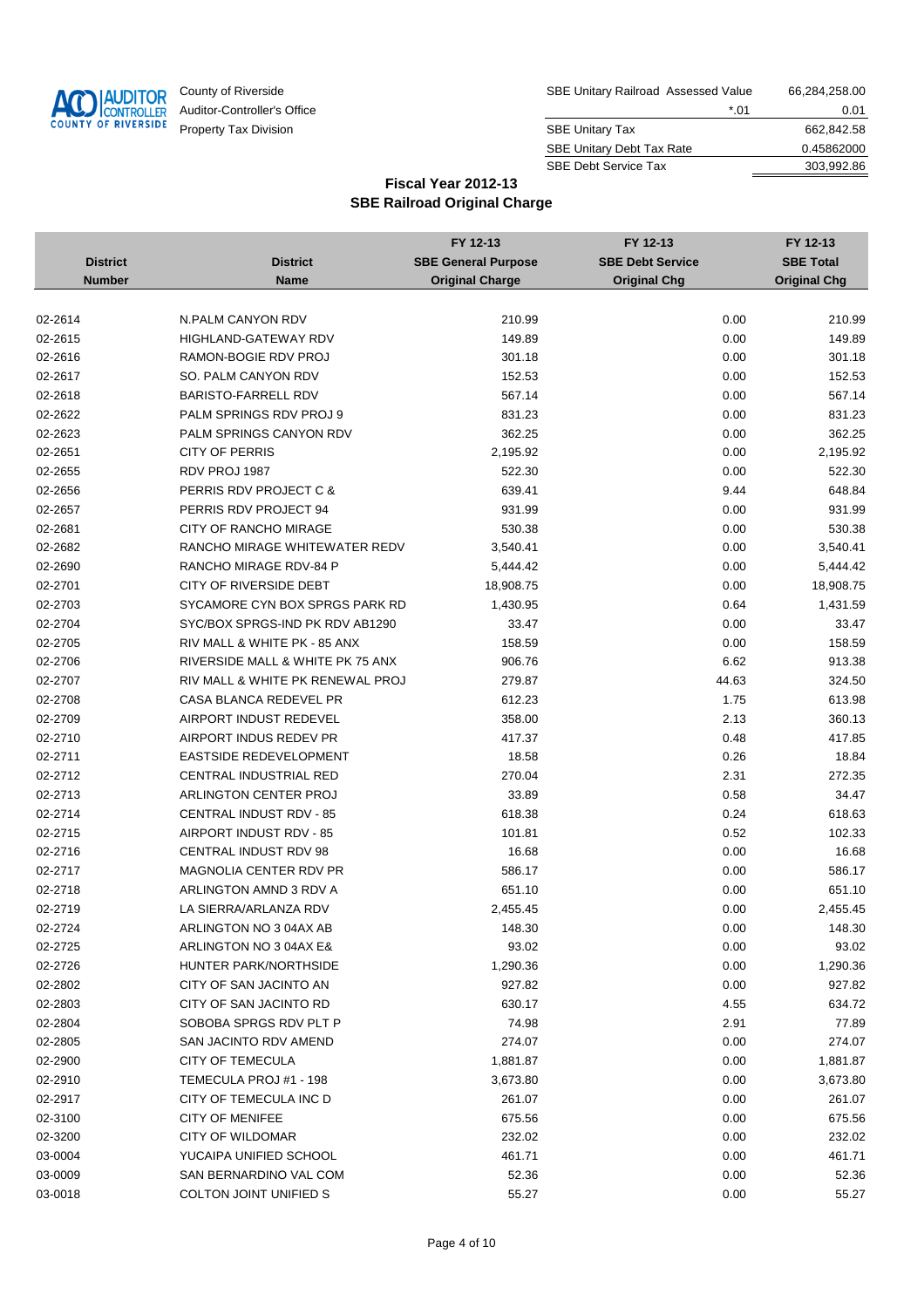

| County of Riverside         | SBE Unitary Railroad Assessed Value | 66,284,258.00 |
|-----------------------------|-------------------------------------|---------------|
| Auditor-Controller's Office | *.01                                | 0.01          |
| Property Tax Division       | <b>SBE Unitary Tax</b>              | 662.842.58    |
|                             | <b>SBE Unitary Debt Tax Rate</b>    | 0.45862000    |
|                             | <b>SBE Debt Service Tax</b>         | 303.992.86    |

|                 |                                   | FY 12-13                   | FY 12-13                | FY 12-13            |
|-----------------|-----------------------------------|----------------------------|-------------------------|---------------------|
| <b>District</b> | <b>District</b>                   | <b>SBE General Purpose</b> | <b>SBE Debt Service</b> | <b>SBE Total</b>    |
| <b>Number</b>   | <b>Name</b>                       | <b>Original Charge</b>     | <b>Original Chg</b>     | <b>Original Chg</b> |
|                 |                                   |                            |                         |                     |
| 03-0501         | ALVORD UNIFIED SCHOOL             | 6,655.13                   | 0.00                    | 6,655.13            |
| 03-0801         | <b>BANNING UNIFIED SCHOOL</b>     | 4,105.78                   | 0.00                    | 4,105.78            |
| 03-1101         | <b>BEAUMONT UNIFIED SCHOO</b>     | 6,091.09                   | 0.00                    | 6,091.09            |
| 03-1601         | COACHELLA VALLEY UNIFI            | 8,891.85                   | 0.00                    | 8,891.85            |
| 03-1701         | CORONA NORCO UNIFIED S            | 30,826.44                  | 0.00                    | 30,826.44           |
| 03-2001         | DESERT SANDS UNIFIED S            | 12,021.05                  | 12,847.41               | 24,868.45           |
| 03-2201         | DESERT CENTER UNIFIED             | 41.84                      | 0.00                    | 41.84               |
| 03-2301         | LAKE ELSINORE UNIFIED             | 4,029.33                   | 0.00                    | 4,029.33            |
| 03-3201         | HEMET UNIFIED SCHOOL              | 7,754.75                   | 0.00                    | 7,754.75            |
| 03-3601         | JURUPA UNIFIED SCHOOL             | 13,624.33                  | 0.00                    | 13,624.33           |
| 03-3901         | MENIFEE SCHOOL                    | 362.41                     | 0.00                    | 362.41              |
| 03-4201         | MORENO VALLEY UNIFIED             | 5,266.60                   | 0.00                    | 5,266.60            |
| 03-4501         | <b>MURRIETA UNIFIED</b>           | 6,178.77                   | 0.00                    | 6,178.77            |
| 03-4520         | <b>MURRIETA UNIFIED B &amp; I</b> | 0.00                       | 0.00                    | 0.00                |
| 03-4701         | NUVIEW SCHOOL                     | 140.60                     | 0.00                    | 140.60              |
| 03-5101         | PALM SPRINGS UNIFIED S            | 8,639.24                   | 0.00                    | 8,639.24            |
| 03-5128         | PALM SPRINGS UNIF B &             |                            | 0.00                    | 0.00                |
| 03-5301         | PALO VERDE UNIFIED SCH            | 2,367.65                   | 0.00                    | 2,367.65            |
| 03-5401         | PALO VERDE COMMUNITY C            | 414.07                     | 0.00                    | 414.07              |
| 03-5701         | PERRIS SCHOOL                     | 409.24                     | 0.00                    | 409.24              |
| 03-5801         | RIVERSIDE UNIFIED SCHO            | 53,225.48                  | 0.00                    | 53,225.48           |
| 03-6101         | ROMOLAND SCHOOL                   | 262.36                     | 0.00                    | 262.36              |
| 03-6301         | SAN JACINTO UNIFIED SC            | 2,123.59                   | 0.00                    | 2,123.59            |
| 03-6501         | <b>TEMECULA UNIFIED</b>           | 8,400.77                   | 0.00                    | 8,400.77            |
| 03-6520         | TEMECULA UNIFIED B & I            | 0.00                       | 3,125.74                | 3,125.74            |
| 03-8001         | VAL VERDE UNIF                    | 3,168.90                   | 0.00                    | 3,168.90            |
| 03-8601         | PERRIS UNION HIGH SCHOOL          | 4,750.05                   | 0.00                    | 4,750.05            |
| 03-9001         | <b>DESERT COMMUNITY COLLE</b>     | 6,401.27                   | 0.00                    | 6,401.27            |
| 03-9101         | RIVERSIDE CITY COMMUNI            | 15,412.95                  | 0.00                    | 15,412.95           |
| 03-9201         | MT SAN JACINTO JUNIOR COLLEGE     | 5,359.78                   | 0.00                    | 5,359.78            |
| 03-9830         | ELSINORE AREA ELEM SCH            | 3,607.13                   | 0.00                    | 3,607.13            |
| 03-9831         | PERRIS AREA ELEM SCHOO            | 3,774.03                   | 0.00                    | 3,774.03            |
| 03-9832         | PERRIS JR HIGH AREA FU            | 2,514.26                   | 0.00                    | 2,514.26            |
| 03-9896         | RIV. CO. OFFICE OF EDU            | 19,896.42                  | 0.00                    | 19,896.42           |
| 04-1110         | RIV CO REG PARK & OPEN            | 1,503.69                   | 0.00                    | 1,503.69            |
| 04-1351         | <b>FLOOD CONTROL ADMINIST</b>     | 1,087.05                   | 0.00                    | 1,087.05            |
| 04-1361         | FLOOD CONTROL ZONE 1              | 5,451.51                   | 0.00                    | 5,451.51            |
| 04-1362         | FLOOD CONTROL ZONE 2              | 3,678.78                   | 0.00                    | 3,678.78            |
| 04-1363         | FLOOD CONTROL ZONE 3              | 283.18                     | 0.00                    | 283.18              |
| 04-1364         | FLOOD CONTROL ZONE 4              | 3,195.61                   | 0.00                    | 3,195.61            |
| 04-1365         | FLOOD CONTROL ZONE 5              | 1,159.10                   | 0.00                    | 1,159.10            |
| 04-1366         | FLOOD CONTROL ZONE 6              | 724.16                     | 0.00                    | 724.16              |
| 04-1367         | FLOOD CONTROL ZONE 7              | 685.90                     | 0.00                    | 685.90              |
| 04-1701         | <b>COUNTY SERVICE AREA 1</b>      | 0.66                       | 0.00                    | 0.66                |
| 04-1702         | <b>COUNTY SERVICE AREA 2</b>      | 0.05                       | 0.00                    | 0.05                |
| 04-1713         | <b>COUNTY SERVICE AREA 12</b>     | 0.17                       | 0.00                    | 0.17                |
| 04-1714         | <b>COUNTY SERVICE AREA 13</b>     | 0.71                       | 0.00                    | 0.71                |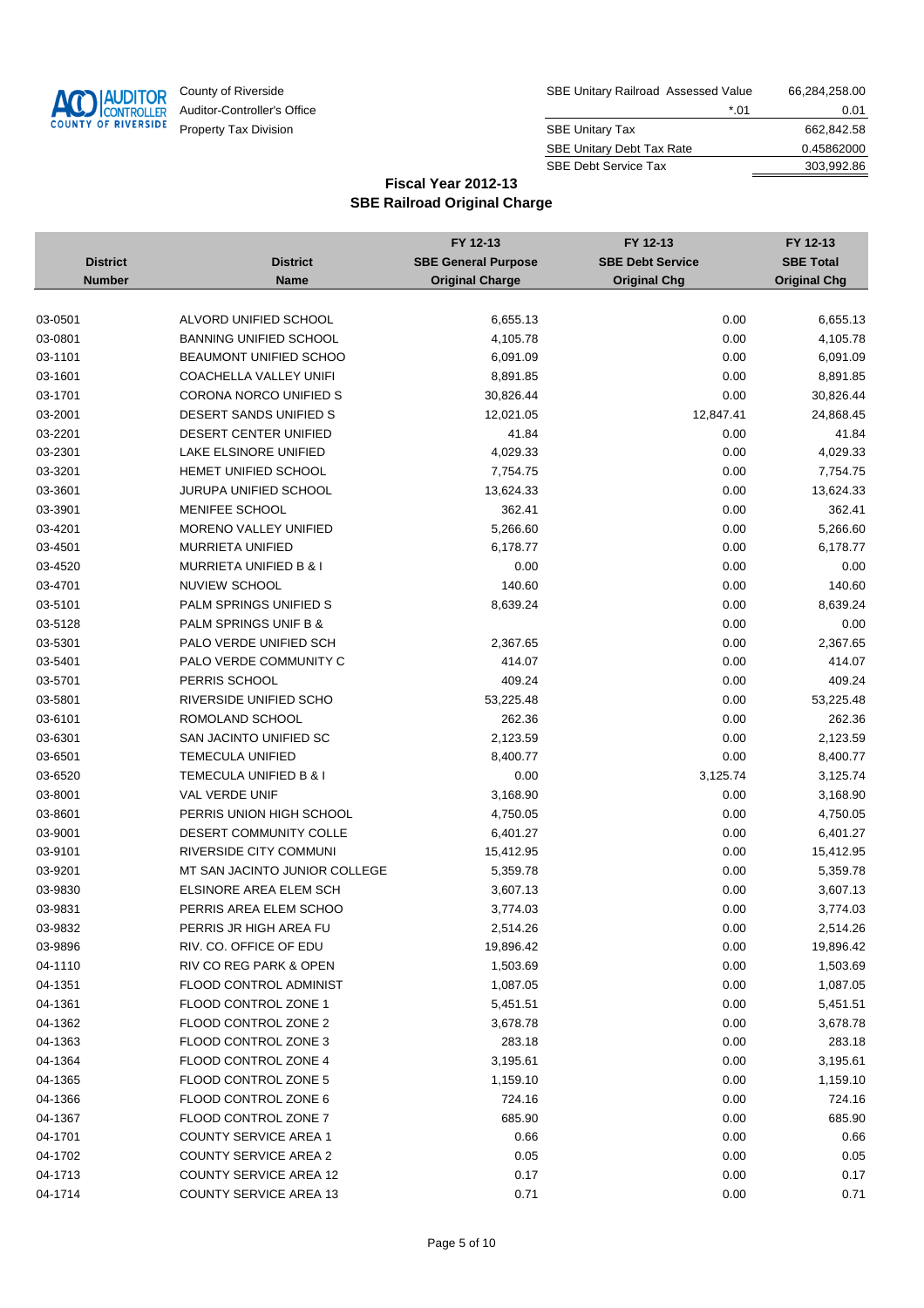

| County of Riverside         | SBE Unitary Railroad Assessed Value | 66,284,258.00 |
|-----------------------------|-------------------------------------|---------------|
| Auditor-Controller's Office | *.01                                | 0.01          |
| Property Tax Division       | <b>SBE Unitary Tax</b>              | 662.842.58    |
|                             | <b>SBE Unitary Debt Tax Rate</b>    | 0.45862000    |
|                             | <b>SBE Debt Service Tax</b>         | 303.992.86    |

|                 |                                | FY 12-13                   | FY 12-13                | FY 12-13            |
|-----------------|--------------------------------|----------------------------|-------------------------|---------------------|
| <b>District</b> | <b>District</b>                | <b>SBE General Purpose</b> | <b>SBE Debt Service</b> | <b>SBE Total</b>    |
| <b>Number</b>   | <b>Name</b>                    | <b>Original Charge</b>     | <b>Original Chg</b>     | <b>Original Chg</b> |
|                 |                                |                            |                         |                     |
| 04-1716         | <b>COUNTY SERVICE AREA 15</b>  | 2.60                       | 0.00                    | 2.60                |
| 04-1718         | <b>COUNTY SERVICE AREA 17</b>  | 0.24                       | 0.00                    | 0.24                |
| 04-1722         | <b>COUNTY SERVICE AREA 20</b>  | 0.01                       | 0.00                    | 0.01                |
| 04-1723         | <b>COUNTY SERVICE AREA 21</b>  | 2.12                       | 0.00                    | 2.12                |
| 04-1724         | <b>COUNTY SERVICE AREA 22</b>  | 0.29                       | 0.00                    | 0.29                |
| 04-1725         | <b>COUNTY SERVICE AREA 23</b>  | 0.13                       | 0.00                    | 0.13                |
| 04-1726         | <b>COUNTY SERVICE AREA 24</b>  | 0.02                       | 0.00                    | 0.02                |
| 04-1729         | <b>COUNTY SERVICE AREA 27</b>  | 4.71                       | 0.00                    | 4.71                |
| 04-1733         | <b>COUNTY SERVICE AREA 30</b>  | 2.17                       | 0.00                    | 2.17                |
| 04-1734         | SERVICE AREA #33 - MENIFEE     | 2.81                       | 0.00                    | 2.81                |
| 04-1736         | <b>COUNTY SERVICE AREA 33</b>  | 0.44                       | 0.00                    | 0.44                |
| 04-1739         | <b>COUNTY SERVICE AREA 36</b>  | 12.91                      | 0.00                    | 12.91               |
| 04-1742         | <b>COUNTY SERVICE AREA 38</b>  | 11.19                      | 0.00                    | 11.19               |
| 04-1745         | <b>COUNTY SERVICE AREA 41</b>  | 19.20                      | 0.00                    | 19.20               |
| 04-1747         | <b>COUNTY SERVICE AREA 43</b>  | 4.50                       | 0.00                    | 4.50                |
| 04-1752         | <b>COUNTY SERVICE AREA 47</b>  | 1.77                       | 0.00                    | 1.77                |
| 04-1756         | <b>COUNTY SERVICE AREA 51</b>  | 6.21                       | 0.00                    | 6.21                |
| 04-1757         | <b>COUNTY SERVICE AREA 52</b>  | 5.55                       | 0.00                    | 5.55                |
| 04-1758         | <b>COUNTY SERVICE AREA 53</b>  | 0.06                       | 0.00                    | 0.06                |
| 04-1765         | <b>COUNTY SERVICE AREA 59</b>  | 0.73                       | 0.00                    | 0.73                |
| 04-1766         | <b>COUNTY SERVICE AREA 60</b>  | 1.16                       | 0.00                    | 1.16                |
| 04-1768         | <b>COUNTY SERVICE AREA 62</b>  | 2.62                       | 0.00                    | 2.62                |
| 04-1774         | <b>COUNTY SERVICE AREA 67</b>  | 0.55                       | 0.00                    | 0.55                |
| 04-1776         | <b>COUNTY SERVICE AREA 69</b>  | 14.11                      | 0.00                    | 14.11               |
| 04-1777         | <b>COUNTY SERVICE AREA 70</b>  | 7.85                       | 0.00                    | 7.85                |
| 04-1779         | <b>COUNTY SERVICE AREA 72</b>  | 0.62                       | 0.00                    | 0.62                |
| 04-1781         | <b>COUNTY SERVICE AREA 73</b>  | 7.95                       | 0.00                    | 7.95                |
| 04-1783         | <b>COUNTY SERVICE AREA 75</b>  | 0.61                       | 0.00                    | 0.61                |
| 04-1788         | <b>COUNTY SERVICE AREA 80</b>  | 6.78                       | 0.00                    | 6.78                |
| 04-1791         | <b>COUNTY SERVICE AREA 82</b>  | 0.05                       | 0.00                    | 0.05                |
| 04-1792         | SERVICE AREA # 84 - MENIFEE    | 10.56                      | 0.00                    | 10.56               |
| 04-1793         | <b>COUNTY SERVICE AREA 84</b>  | 2.72                       | 0.00                    | 2.72                |
| 04-1794         | <b>COUNTY SERVICE AREA 85</b>  | 4.59                       | 0.00                    | 4.59                |
| 04-1795         | <b>COUNTY SERVICE AREA 86</b>  | 84.50                      | 0.00                    | 84.50               |
| 04-1796         | <b>COUNTY SERVICE AREA 87</b>  | 1.66                       | 0.00                    | 1.66                |
| 04-1798         | SERVICE AREA # 86 - MENIFEE    | 49.75                      | 0.00                    | 49.75               |
| 04-1799         | <b>COUNTY SERVICE AREA 89</b>  | 0.85                       | 0.00                    | 0.85                |
| 04-1802         | <b>COUNTY SERVICE AREA 91</b>  | 2.07                       | 0.00                    | 2.07                |
| 04-1803         | <b>COUNTY SERVICE AREA 92</b>  | 0.04                       | 0.00                    | 0.04                |
| 04-1804         | <b>COUNTY SERVICE AREA 93</b>  | 40.52                      | 0.00                    | 40.52               |
| 04-1805         | <b>COUNTY SERVICE AREA 94</b>  | 0.38                       | 0.00                    | 0.38                |
| 04-1808         | <b>COUNTY SERVICE AREA 97</b>  | 1.38                       | 0.00                    | 1.38                |
| 04-1814         | COUNTY SERVICE AREA 102        | 0.05                       | 0.00                    | 0.05                |
| 04-1815         | <b>COUNTY SERVICE AREA 103</b> | 0.49                       | 0.00                    | 0.49                |
| 04-1816         | <b>COUNTY SERVICE AREA 104</b> | 9.96                       | 0.00                    | 9.96                |
| 04-1817         | <b>COUNTY SERVICE AREA 105</b> | 5.23                       | 0.00                    | 5.23                |
| 04-1820         | <b>COUNTY SERVICE AREA 108</b> | 3.42                       | 0.00                    | 3.42                |
|                 |                                |                            |                         |                     |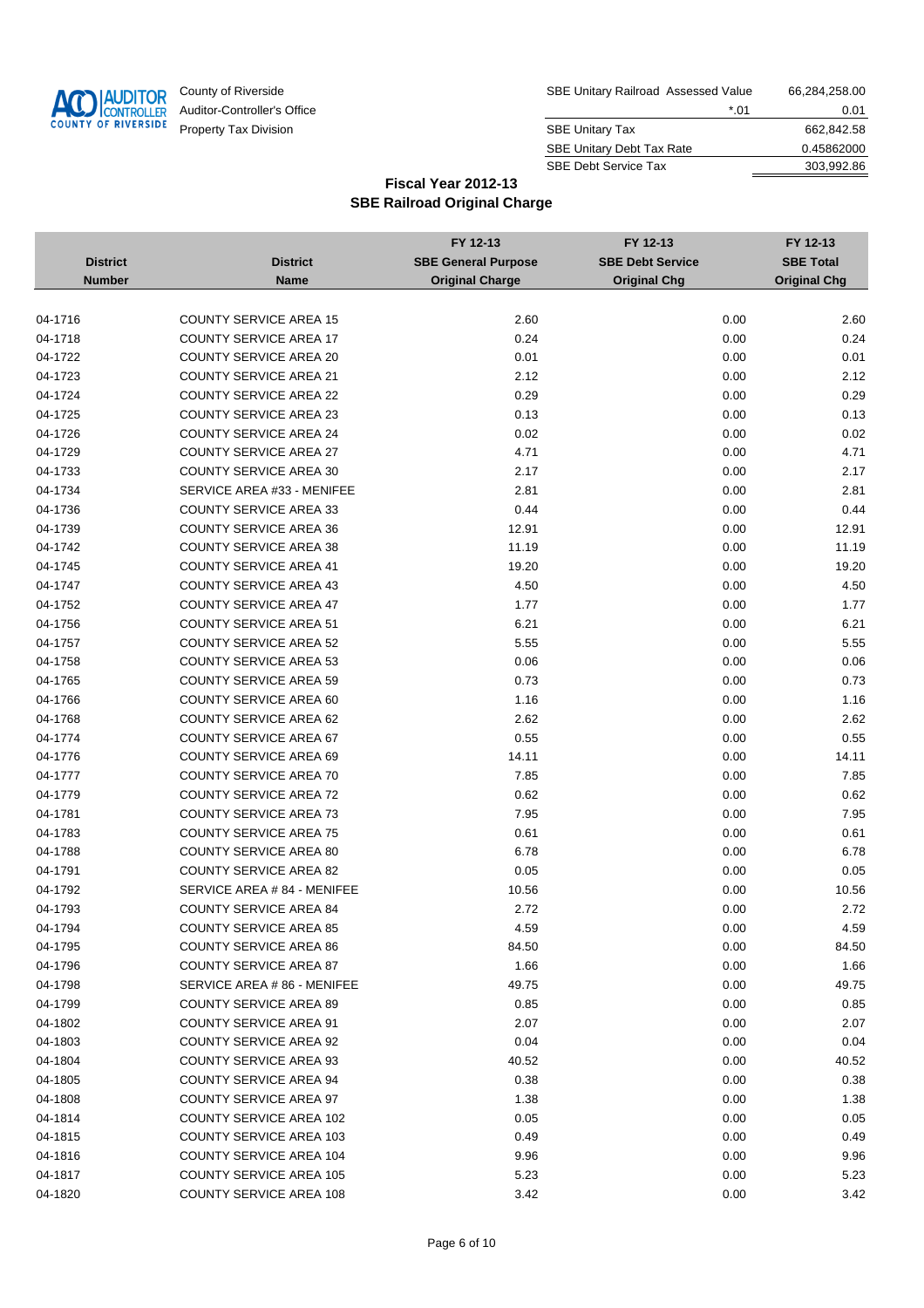

| County of Riverside         | SBE Unitary Railroad Assessed Value | 66,284,258.00 |
|-----------------------------|-------------------------------------|---------------|
| Auditor-Controller's Office | *.01                                | 0.01          |
| Property Tax Division       | <b>SBE Unitary Tax</b>              | 662,842.58    |
|                             | <b>SBE Unitary Debt Tax Rate</b>    | 0.45862000    |
|                             | <b>SBE Debt Service Tax</b>         | 303.992.86    |

|                 |                                | FY 12-13                   | FY 12-13                | FY 12-13            |
|-----------------|--------------------------------|----------------------------|-------------------------|---------------------|
| <b>District</b> | <b>District</b>                | <b>SBE General Purpose</b> | <b>SBE Debt Service</b> | <b>SBE Total</b>    |
| <b>Number</b>   | <b>Name</b>                    | <b>Original Charge</b>     | <b>Original Chg</b>     | <b>Original Chg</b> |
|                 |                                |                            |                         |                     |
| 04-1825         | <b>COUNTY SERVICE AREA 113</b> | 0.28                       | 0.00                    | 0.28                |
| 04-1837         | <b>COUNTY SERVICE AREA 125</b> | 57.07                      | 0.00                    | 57.07               |
| 04-1838         | <b>COUNTY SERVICE AREA 126</b> | 235.24                     | 0.00                    | 235.24              |
| 04-1845         | <b>COUNTY SERVICE AREA 145</b> | 1.94                       | 0.00                    | 1.94                |
| 04-1850         | SERVICE AREA # 145 - MENIFEE   | 5.13                       | 0.00                    | 5.13                |
| 04-1854         | RANCHO MIRAGE CSD FIRE         | 346.94                     | 0.00                    | 346.94              |
| 04-1855         | RANCHO MIRAGE CSD LIBR         | 144.76                     | 0.00                    | 144.76              |
| 04-4005         | <b>SUMMIT CEMETERY DISTRI</b>  | 469.13                     | 0.00                    | 469.13              |
| 04-4015         | COACHELLA VALLEY PUBLI         | 126.95                     | 0.00                    | 126.95              |
| 04-4018         | <b>ELSINORE VALLEY CEMETE</b>  | 98.32                      | 0.00                    | 98.32               |
| 04-4025         | <b>MURRIETA CEMETERY</b>       | 38.03                      | 0.00                    | 38.03               |
| 04-4031         | PALM SPRINGS PUBLIC CE         | 31.05                      | 0.00                    | 31.05               |
| 04-4035         | PALO VERDE CEMETERY            | 29.60                      | 0.00                    | 29.60               |
| 04-4038         | PERRIS VALLEY CEMETERY         | 57.19                      | 0.00                    | 57.19               |
| 04-4041         | SAN JACINTO VALLEY CEM         | 79.66                      | 0.00                    | 79.66               |
| 04-4045         | TEMECULA PUBLIC CEMETE         | 85.87                      | 0.00                    | 85.87               |
| 04-4047         | <b>WILDOMAR CEMETERY</b>       | 67.98                      | 0.00                    | 67.98               |
| 04-4110         | CATHEDRAL CITY COMM SE         | 9.97                       | 0.00                    | 9.97                |
| 04-4111         | CATHEDRAL CITY CS ZN A         | 1.73                       | 0.00                    | 1.73                |
| 04-4112         | CATHEDRAL CITY CS ZN B         | 41.50                      | 0.00                    | 41.50               |
| 04-4121         | <b>EDGEMONT COMMUNITY SER</b>  | 241.93                     | 0.00                    | 241.93              |
| 04-4126         | EDGEMONT COM SERV DIST         | 1.94                       | 0.00                    | 1.94                |
| 04-4151         | JURUPA COMMUNITY SERVI         | 1,162.58                   | 0.00                    | 1,162.58            |
| 04-4156         | JURUPA COM SERV DIST I         | 1.00                       | 0.00                    | 1.00                |
| 04-4157         | JURUPA COMM SERV IMP 2         | 25.72                      | 0.00                    | 25.72               |
| 04-4158         | JURUPA COMM SERV IMP 3         | 27.97                      | 0.00                    | 27.97               |
| 04-4251         | <b>RUBIDOUX COMMUNITY SER</b>  | 1,006.40                   | 0.00                    | 1,006.40            |
| 04-4266         | MURRIETA CITY ZONE OF          | 13.47                      | 0.00                    | 13.47               |
| 04-4270         | MORENO VAL COMM SVC            | 21.93                      | 0.00                    | 21.93               |
| 04-4271         | MORENO VAL COMM SVC ZN A       | 324.31                     | 0.00                    | 324.31              |
| 04-4272         | MORENO VAL COMM SVC ZN B       | 16.61                      | 0.00                    | 16.61               |
| 04-4302         | <b>TEMECULA ZONE B</b>         | 0.82                       | 0.00                    | 0.82                |
| 04-4325         | COACHELLA FIRE PROTECT         | 340.20                     | 0.00                    | 340.20              |
| 04-4331         | <b>IDYLLWILD FIRE PROTECT</b>  | 171.59                     | 0.00                    | 171.59              |
| 04-4341         | MURRIETA FIRE PROT DIS         | 749.83                     | 0.00                    | 749.83              |
| 04-4343         | MURRIETA FIRE POR CO F         | 772.36                     | 0.00                    | 772.36              |
| 04-4345         | MENIFEE FIRE PROTECTION        | 626.40                     | 0.00                    | 626.40              |
| 04-4347         | WILDOMAR FIRE PROTECTION       | 238.53                     | 0.00                    | 238.53              |
| 04-4365         | <b>DESERT HOSPITAL</b>         | 808.11                     | 0.00                    | 808.11              |
| 04-4381         | PALO VERDE VALLEY HOSP         | 46.52                      | 0.00                    | 46.52               |
| 04-4391         | SAN GORGONIO PASS MEM          | 522.00                     | 0.00                    | 522.00              |
| 04-4455         | <b>BANNING UNIF SCH DIST</b>   | 426.68                     | 0.00                    | 426.68              |
| 04-4461         | <b>BEAUMONT LIBRARY</b>        | 343.49                     | 0.00                    | 343.49              |
| 04-4485         | PALO VERDE VALLEY LIBR         | 96.59                      | 0.00                    | 96.59               |
| 04-4541         | <b>WEST RIVERSIDE MEMORIAL</b> | 0.00                       | 0.00                    | 0.00                |
| 04-4555         | CV MOSQ & VECTOR CONTR         | 884.49                     | 0.00                    | 884.49              |
| 04-4571         | N.W. MOSQUITO & VECTOR         | 768.86                     | 0.00                    | 768.86              |
|                 |                                |                            |                         |                     |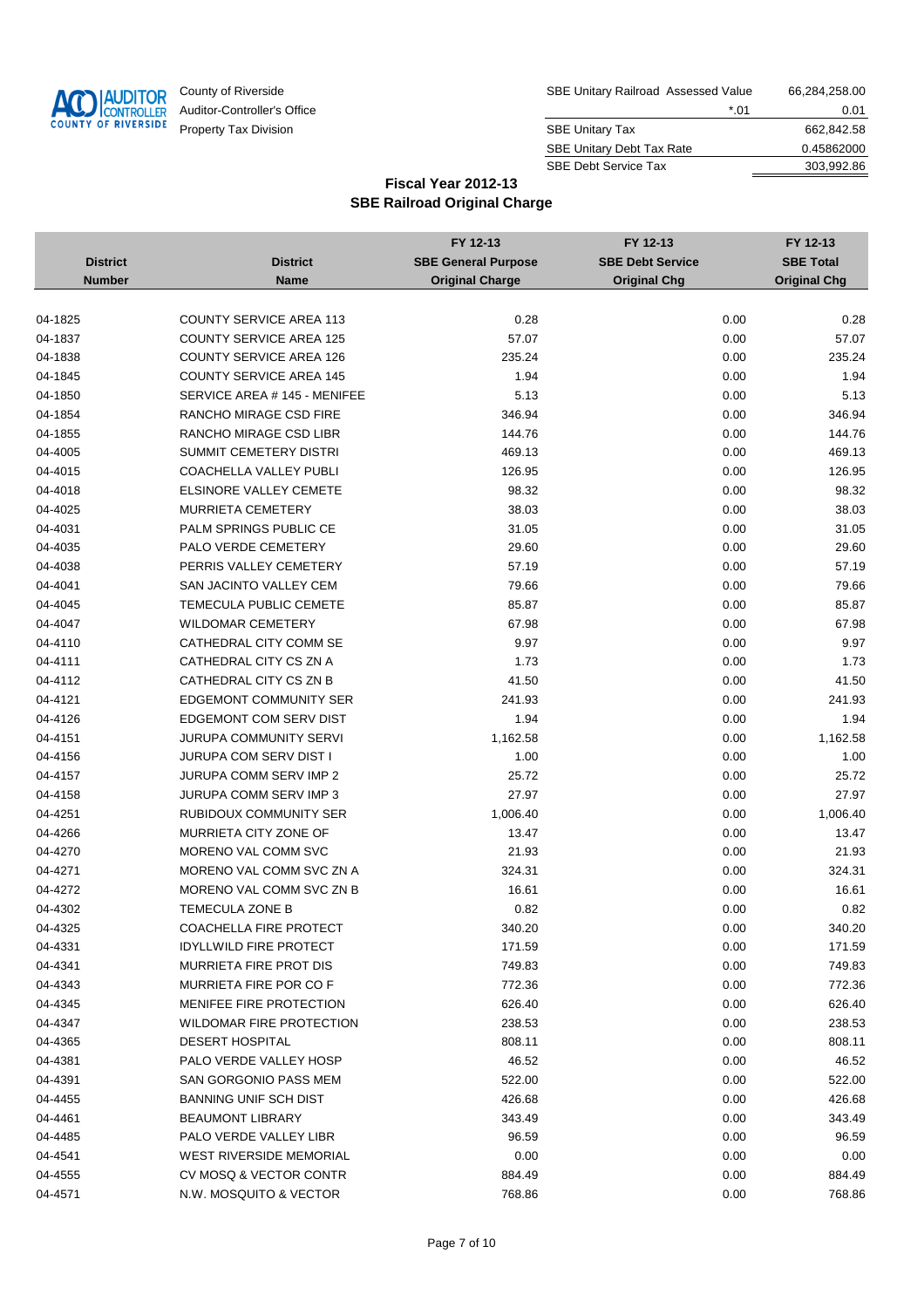

| County of Riverside         | SBE Unitary Railroad Assessed Value | 66,284,258.00 |
|-----------------------------|-------------------------------------|---------------|
| Auditor-Controller's Office | *.01                                | 0.01          |
| Property Tax Division       | <b>SBE Unitary Tax</b>              | 662.842.58    |
|                             | <b>SBE Unitary Debt Tax Rate</b>    | 0.45862000    |
|                             | <b>SBE Debt Service Tax</b>         | 303.992.86    |

|                 |                                   | FY 12-13                   | FY 12-13                | FY 12-13            |
|-----------------|-----------------------------------|----------------------------|-------------------------|---------------------|
| <b>District</b> | <b>District</b>                   | <b>SBE General Purpose</b> | <b>SBE Debt Service</b> | <b>SBE Total</b>    |
| <b>Number</b>   | <b>Name</b>                       | <b>Original Charge</b>     | <b>Original Chg</b>     | <b>Original Chg</b> |
|                 |                                   |                            |                         |                     |
| 04-4606         | <b>BEAUMONT CHERRY VAL RE</b>     | 556.72                     | 0.00                    | 556.72              |
| 04-4611         | COACHELLA VALLEY REC A            | 652.40                     | 0.00                    | 652.40              |
| 04-4621         | JURUPA AREA REC & PARK            | 410.40                     | 0.00                    | 410.40              |
| 04-4631         | <b>COUNTY ORTEGA TRAIL RE</b>     | 34.98                      | 0.00                    | 34.98               |
| 04-4646         | <b>VALLEY WIDE REC &amp; PARK</b> | 320.32                     | 0.00                    | 320.32              |
| 04-4661         | <b>COACHELLA SANITARY</b>         | 91.20                      | 0.00                    | 91.20               |
| 04-4671         | <b>HOME GARDENS SANITARY</b>      | 38.09                      | 0.00                    | 38.09               |
| 04-4681         | <b>VALLEY SANITARY</b>            | 261.73                     | 0.00                    | 261.73              |
| 04-4696         | THERMAL SANITARY                  | 0.24                       | 0.00                    | 0.24                |
| 04-4811         | <b>CABAZON COUNTY WATER</b>       | 2.41                       | 0.00                    | 2.41                |
| 04-4821         | COACHELLA VALLEY WATER            | 2,125.94                   | 9,584.09                | 11,710.03           |
| 04-4822         | COACHELLA VAL WATER PSEUDO        | 0.01                       | 0.00                    | 0.01                |
| 04-4841         | CVWD IMP DIST 10                  | 56.23                      | 0.00                    | 56.23               |
| 04-4842         | <b>CVWD IMP DIST 17</b>           | 0.67                       | 0.00                    | 0.67                |
| 04-4844         | <b>CVWD IMP DIST 13</b>           | 0.80                       | 0.00                    | 0.80                |
| 04-4847         | CVWD IMP DIST 80                  | 131.10                     | 0.00                    | 131.10              |
| 04-4849         | CVWD IMP DIST 50                  | 4.51                       | 0.00                    | 4.51                |
| 04-4851         | <b>MISSION SPRINGS WATER</b>      | 85.50                      | 0.00                    | 85.50               |
| 04-4853         | <b>MISSION SPRINGS IMP B</b>      | 28.60                      | 0.00                    | 28.60               |
| 04-4854         | MISSION SPRINGS IMP C             | 14.06                      | 0.00                    | 14.06               |
| 04-4855         | <b>MISSION SPRINGS IMP 1</b>      | 0.17                       | 0.00                    | 0.17                |
| 04-4856         | <b>MISSION SPRINGS IMP 2</b>      | 1.61                       | 0.00                    | 1.61                |
| 04-4861         | EAST BLYTHE COUNTY WAT            | 6.85                       | 0.00                    | 6.85                |
| 04-4866         | <b>MISSION SPRINGS IMP G</b>      | 58.40                      | 0.00                    | 58.40               |
| 04-4867         | <b>MISSION SPRINGS IMP E</b>      | 3.63                       | 0.00                    | 3.63                |
| 04-4869         | <b>MISSION SPRINGS IMP S</b>      | 52.46                      | 0.00                    | 52.46               |
| 04-4871         | <b>IDYLLWILD COUNTY WATER</b>     | 49.36                      | 0.00                    | 49.36               |
| 04-4872         | <b>IDYLLWILD COUNTY WATER</b>     | 18.58                      | 0.00                    | 18.58               |
| 04-4877         | MURRIETA COUNTY WATER             | 0.09                       | 0.00                    | 0.09                |
| 04-4891         | PINE COVE COUNTY WATER            | 21.58                      | 0.00                    | 21.58               |
| 04-4893         | WEST VALLEY WATER                 | 3.78                       | 0.00                    | 3.78                |
| 04-4896         | YUCAIPA VALLEY COUNTY             | 17.41                      | 0.00                    | 17.41               |
| 04-4897         | YUCAIPA VALLEY COUNTY #1          | 9.38                       | 0.00                    | 9.38                |
| 04-5121         | DESERT WATER AGENCY               | 175.70                     | 89,527.02               | 89,702.73           |
| 04-5131         | DESERT WATER AGENCY 1S            | 19.12                      | 956.26                  | 975.38              |
| 04-5132         | DESERT WATER AGENCY 2N            | 0.30                       | 359.27                  | 359.57              |
| 04-5133         | DESERT WATER AGENCY 3R            | 3.50                       | 1,381.32                | 1,384.82            |
| 04-5134         | DESERT WATER AGENCY 4T            | 0.52                       | 1,210.42                | 1,210.94            |
| 04-5135         | DESERT WATER AGENCY 5T            | 3.52                       | 2,967.15                | 2,970.67            |
| 04-5136         | DESERT WATER AGENCY 6T            | 9.10                       | 4,948.89                | 4,957.99            |
| 04-5137         | DESERT WATER AGENCY 7T            | 0.25                       | 193.08                  | 193.33              |
| 04-5139         | DESERT WATER AGENCY 9T            | 0.04                       | 7.95                    | 7.99                |
| 04-5141         | DESERT WATER AGENCY 10            | 5.03                       | 1,946.84                | 1,951.87            |
| 04-5171         | SAN GORGONIO PASS WTR             | 843.35                     | 62,794.15               | 63,637.50           |
| 04-5301         | METRO WATER EAST 1301999          | 0.00                       | 41,859.12               | 41,859.12           |
| 04-5333         | M W D EAST 21ST FR 1301021        | 0.00                       | 11.77                   | 11.77               |
| 04-5336         | M W D EAST 24TH FR 1301024        | 0.00                       | 153.93                  | 153.93              |
|                 |                                   |                            |                         |                     |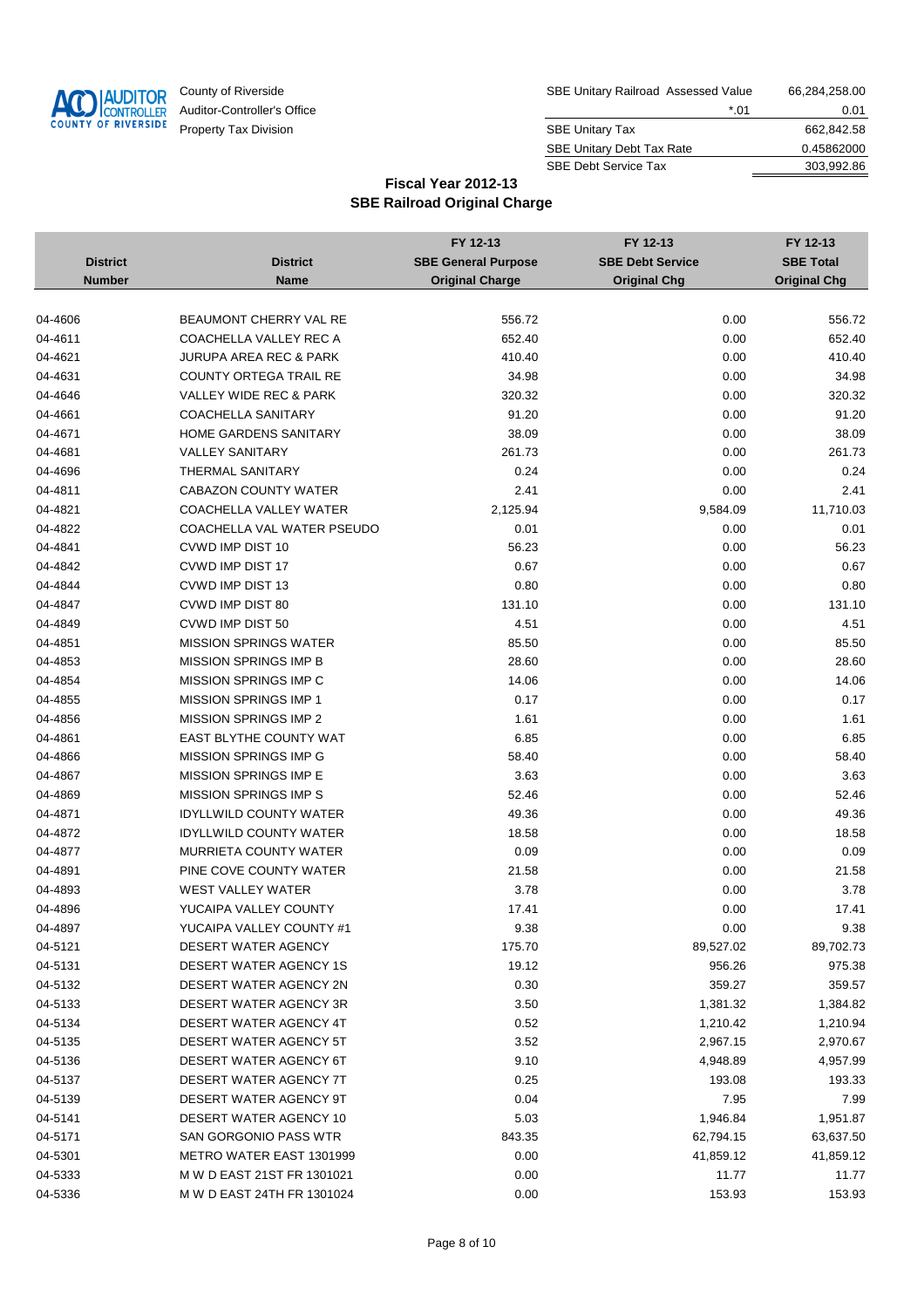

| County of Riverside         | SBE Unitary Railroad Assessed Value | 66,284,258.00 |
|-----------------------------|-------------------------------------|---------------|
| Auditor-Controller's Office | *.01                                | 0.01          |
| Property Tax Division       | <b>SBE Unitary Tax</b>              | 662,842.58    |
|                             | <b>SBE Unitary Debt Tax Rate</b>    | 0.45862000    |
|                             | <b>SBE Debt Service Tax</b>         | 303.992.86    |

|                 |                                  | FY 12-13                   | FY 12-13                | FY 12-13            |
|-----------------|----------------------------------|----------------------------|-------------------------|---------------------|
| <b>District</b> | <b>District</b>                  | <b>SBE General Purpose</b> | <b>SBE Debt Service</b> | <b>SBE Total</b>    |
| <b>Number</b>   | <b>Name</b>                      | <b>Original Charge</b>     | <b>Original Chg</b>     | <b>Original Chg</b> |
|                 |                                  |                            |                         |                     |
| 04-5351         | METRO WATER WEST 1302999         | 0.00                       | 34,669.30               | 34,669.30           |
| 04-5372         | M W D WEST 11TH FR 1302011       | 0.00                       | 130.88                  | 130.88              |
| 04-5401         | <b>EASTERN MUNICIPAL WATE</b>    | 3,577.68                   | 0.00                    | 3,577.68            |
| 04-5453         | EASTERN MUN WATER IMP 3          | 274.95                     | 0.00                    | 274.95              |
| 04-5455         | EASTERN MUN WATER IMP 4          | 0.09                       | 0.00                    | 0.09                |
| 04-5457         | <b>EASTERN MUN WATER IMP 7</b>   | 6.42                       | 0.00                    | 6.42                |
| 04-5459         | EASTERN MUN WATER IMP 9          | 10.12                      | 0.00                    | 10.12               |
| 04-5461         | <b>EASTERN MUN WATER IMP 10</b>  | 110.97                     | 0.00                    | 110.97              |
| 04-5462         | <b>EASTERN MUN WATER IMP 11</b>  | 1.69                       | 0.00                    | 1.69                |
| 04-5463         | EASTERN MUN WATER IMP 12         | 17.91                      | 0.00                    | 17.91               |
| 04-5464         | EASTERN MUN WATER IMP 13         | 163.45                     | 0.00                    | 163.45              |
| 04-5466         | <b>EASTERN MUN WATER IMP 15</b>  | 0.12                       | 0.00                    | 0.12                |
| 04-5468         | EASTERN MUN WTR IMP DI 17        | 206.60                     | 0.00                    | 206.60              |
| 04-5469         | <b>EASTERN MUN WATER IMP 18</b>  | 2.07                       | 0.00                    | 2.07                |
| 04-5473         | EASTERN MUN WTR IMP DI 21        | 43.13                      | 0.00                    | 43.13               |
| 04-5474         | EASTERN MUN WTR IMP DIST 22      | 0.00                       | 4,203.03                | 4,203.03            |
| 04-5483         | EASTERN MUN WATER IMP C          | 85.59                      | 0.00                    | 85.59               |
| 04-5484         | EASTERN MUN WTR IMP DI U-13      | 47.04                      | 0.00                    | 47.04               |
| 04-5489         | EASTERN MUN WTR IMP DI U-10      | 6.75                       | 0.00                    | 6.75                |
| 04-5491         | EASTERN MUN WTR IMP DI U-1       | 80.59                      | 0.00                    | 80.59               |
| 04-5493         | <b>EASTERN MUN WATER IMP U-3</b> | 88.90                      | 0.00                    | 88.90               |
| 04-5494         | EASTERN MUN WTR IMP DI U-4       | 3.78                       | 0.00                    | 3.78                |
| 04-5495         | <b>EASTERN MUN WATER IMP U-5</b> | 2.60                       | 0.00                    | 2.60                |
| 04-5496         | EASTERN MUN WTR IMP DI U-6       | 10.61                      | 0.00                    | 10.61               |
| 04-5497         | EASTERN MUN WTR IMP DI U-7       | 1.41                       | 0.00                    | 1.41                |
| 04-5498         | EASTERN MUN WTR IMP DI U-8       | 591.96                     | 12,422.80               | 13,014.76           |
| 04-5501         | ELSINORE VALLEY MUNICI           | 949.50                     | 0.00                    | 949.50              |
| 04-5601         | LAKE HEMET MUNICIPAL W           | 214.34                     | 0.00                    | 214.34              |
| 04-5611         | LAKE HEMET MUNICIPAL W U-2       | 7.36                       | 0.00                    | 7.36                |
| 04-5651         | SAN BERNARDINO V MUN W           | 5.36                       | 235.31                  | 240.67              |
| 04-5701         | <b>WESTERN MUNICIPAL WATE</b>    | 3,765.44                   | 0.00                    | 3,765.44            |
| 04-5711         | <b>WESTERN MUN WATER 1ST</b>     | 66.26                      | 0.00                    | 66.26               |
| 04-5712         | <b>WESTERN MUN WATER 2ND</b>     | 0.76                       | 0.00                    | 0.76                |
| 04-5713         | <b>WESTERN MUN WATER 3RD</b>     | 8.44                       | 0.00                    | 8.44                |
| 04-5714         | WESTERN MUN WATER 4TH            | 0.03                       | 0.00                    | 0.03                |
| 04-5715         | WESTERN MUN WATER 5TH            | 0.79                       | 0.00                    | 0.79                |
| 04-5716         | WESTERN MUN WATER 6TH            | 6.51                       | 0.00                    | 6.51                |
| 04-5717         | WESTERN MUN WATER 7TH            | 0.31                       | 0.00                    | 0.31                |
| 04-5718         | WESTERN MUN WATER 8TH            | 1.90                       | 0.00                    | 1.90                |
| 04-5719         | WESTERN MUN WATER 9TH            | 33.34                      | 0.00                    | 33.34               |
| 04-5721         | WESTERN MUN WATER 10TH           | 513.17                     | 0.00                    | 513.17              |
| 04-5722         | WESTERN MUN WATER 11TH           | 0.54                       | 0.00                    | 0.54                |
| 04-5723         | WESTERN MUN WATER 12TH           | 0.05                       | 0.00                    | 0.05                |
| 04-5724         | WESTERN MUN WATER 13TH           | 1.29                       | 0.00                    | 1.29                |
| 04-5725         | WESTERN MUN WATER 14TH           | 8.01                       | 0.00                    | 8.01                |
| 04-5747         | WESTERN MUNI WATER - 34th FR     | 0.22                       | 0.00                    | 0.22                |
| 04-5751         | WESTERN MUN WATER IMP 1          | 230.35                     | 0.00                    | 230.35              |
|                 |                                  |                            |                         |                     |